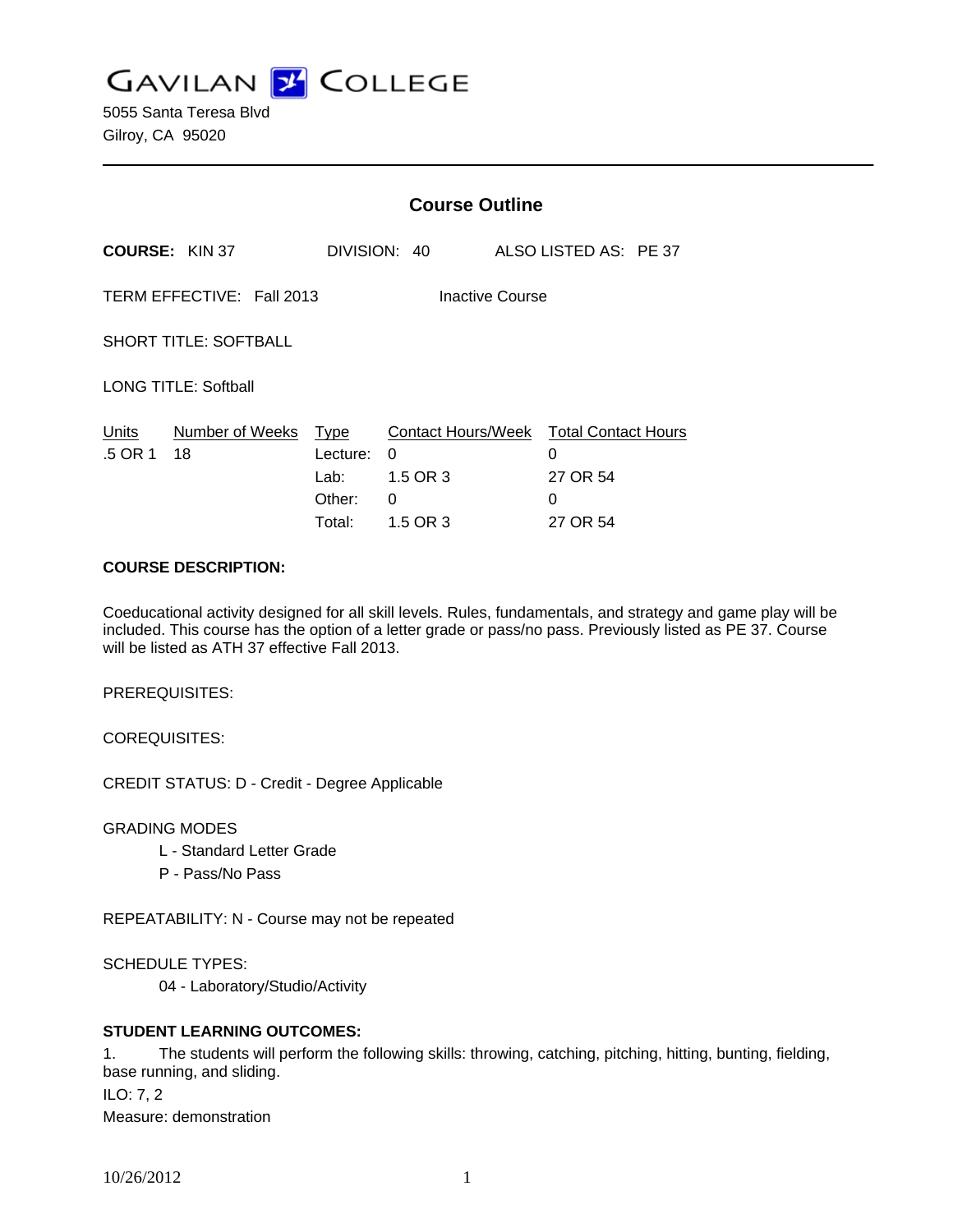2. The students will apply the rules of softball, including scorekeeping techniques.

ILO: 2, 7, 4, 1

Measure: written exam, role playing

3. The students will describe and execute the strategies of softball, specifically slap defenses, 1st and 3rd defensive and offensive strategies, and pickoffs.

ILO: 7, 2, 1, 4

Measure: demonstration, role playing, exam

# **CONTENT, STUDENT PERFORMANCE OBJECTIVES, OUT-OF-CLASS ASSIGNMENTS**

Inactive Course: 10/22/2012

3 - 6 Hours

Discuss class procedures, course syllabus and grading. Introduce stretching and conditioning. Demonstrate throwing and catching fundamentals. Practice the mechanics of these skills in group and individual settings.

SPO: The students will demonstrate the correct mechanics for throwing and catching a softball. They will participate in warm up stretching and conditioning drills.

## 3 - 6 Hours

Demonstrate and practice the fundamentals of fielding for both infield and outfield play. Incorporate throwing and catching skills with infield and outfield play in game-like practice situations.

SPO: The students will demonstrate the correct footwork required for infielders and outfielders. They will demonstrate the proper throwing and catching fundamentals while playing the infield and the outfield.

#### 3 - 6 Hours

Introduction to the fundamentals of hitting. Specific drills that will lead to the correct mechanics of hitting will be practiced. The techniques of bunting will be included.

SPO: The students will discuss the importance of not allowing their weight to shift forward during the swing. They will demonstrate the proper technique for hitting.

#### 4.5 - 9 Hours

The skills learned to date will be incorporated into modified game situations. Introduce pitching, including the techniques for both slow pitch and fast pitch softball. The proper techniques of base running and sliding will be described and demonstrated.

SPO: The students will discuss the mechanics of pitching, noting the differences in technique between slow pitch and fast pitch. They will explain and demonstrate the proper techniques of base running and sliding. The students will perform the skills learned to date in game-like situations.

#### 6 - 12 Hours

Discuss the strategies involved in softball. Introduction to defensive strategies for fielding slaps, 1st and 3rd situations, and pickoffs. Explain how the various skills learned are applied to these strategies. The rules of softball, both slow pitch and fast pitch, will be explained. Officiating and scorekeeping will discussed. Practice will continue on the skills learned through modified games.

SPO: The students will incorporate various softball strategies into game play. They will demonstrate the proper offensive and defensive strategies in 1st and 3rd situations. They will explain how a hit, an error and an out is recorded in a scorebook. The skills learned will be applied during game play.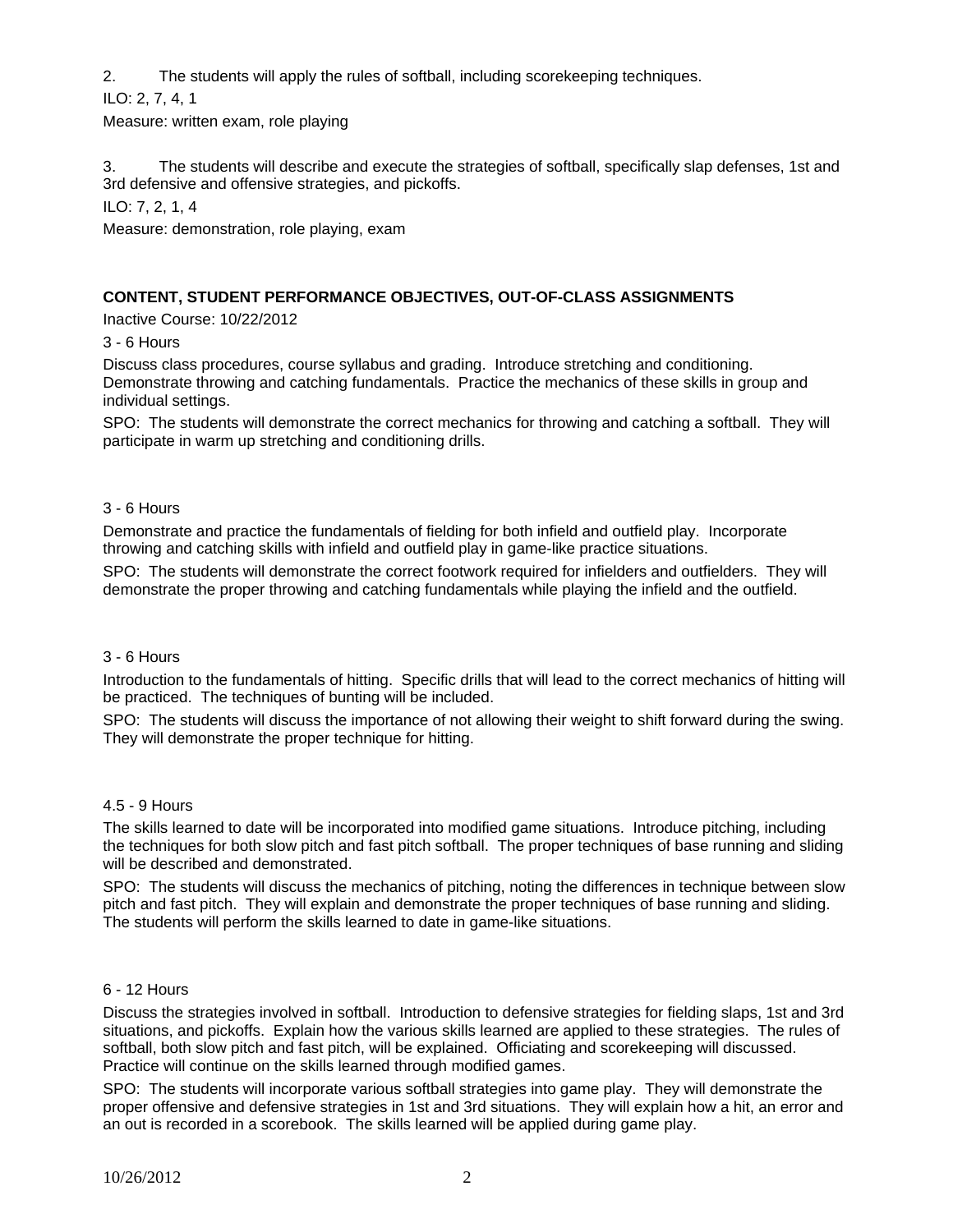6 - 12 Hours

Game play, including a variety of modified games. May include a class tournament. Review for final. SPO: The students will demonstrate their skills during game play. They will execute the appropriate offensive and defensive strategies based on the situation.

2 Hours Final.

The students skills or proficiencies will be enhanced by supervised repetition and practice as this is a skill building class.

### **METHODS OF INSTRUCTION:**

demonstration, lecture, guided practice

### **METHODS OF EVALUATION:**

The types of writing assignments required: None The problem-solving assignments required: None The types of skill demonstrations required: Performance exams The types of objective examinations used in the course: Multiple choice True/false Matching items Completion Other category: Requires student participation The basis for assigning students grades in the course: Writing assignments: 0% - 0% Problem-solving demonstrations: 0% - 0% Skill demonstrations: 40% - 70% Objective examinations: 10% - 30% Other methods of evaluation: 30% - 60% JUSTIFICATION: The department is requesting a name change, from the Physical Education and Athletics Department to the Department of Kinesiology and Athletics.

The reasons for this action include:

1) A desire to follow suit with the 4-year colleges and universities.

2) A trend in the field. Community colleges are moving in this

direction with Cabrillo College already taking this action. Others such as Sacramento City College, Mission College, and Diablo Valley College are also in the process of changing their name as well. Gavilan College can be a leader in this trend.